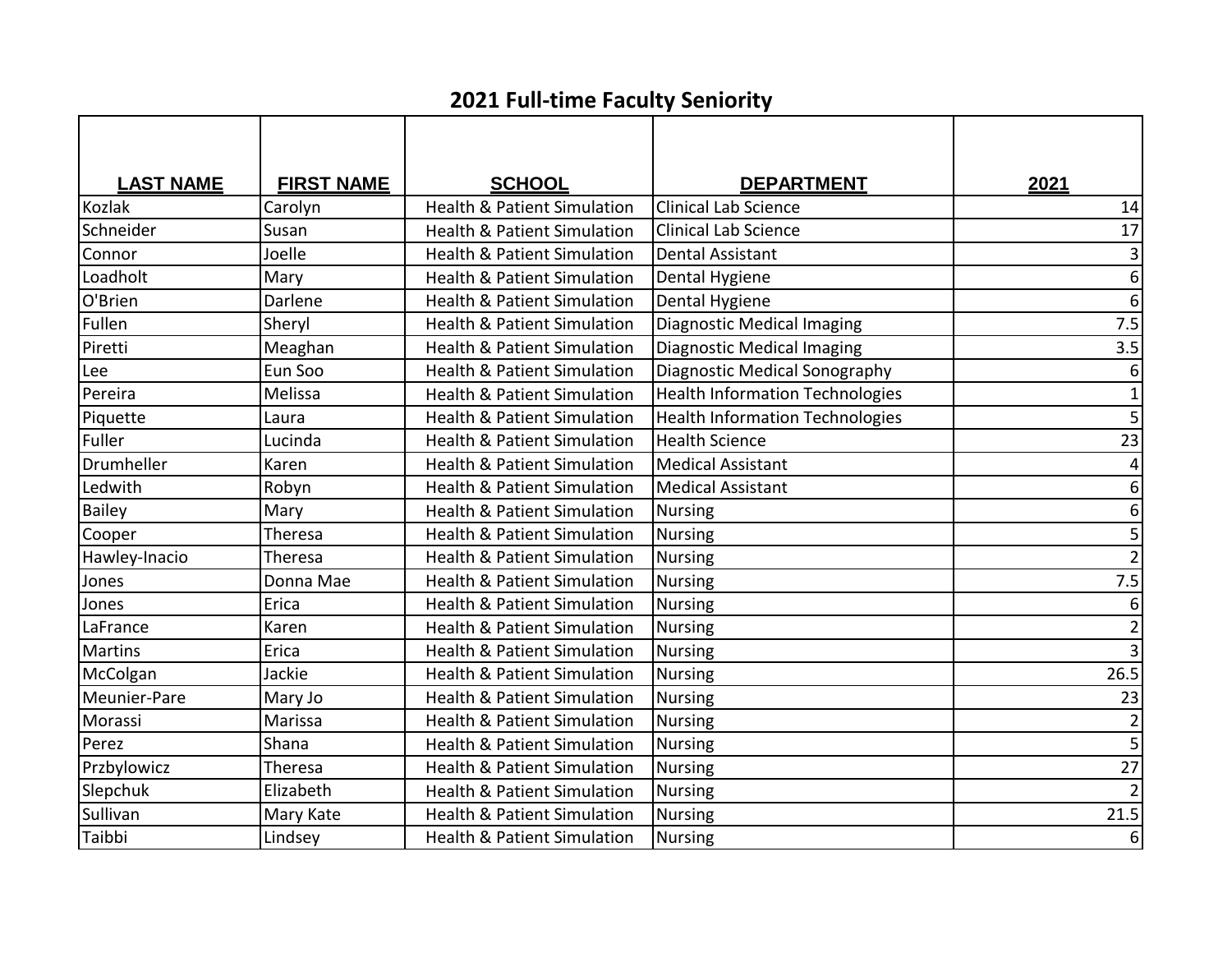| <b>LAST NAME</b> | <b>FIRST NAME</b> | <b>SCHOOL</b>                          | <b>DEPARTMENT</b>                     | 2021 |
|------------------|-------------------|----------------------------------------|---------------------------------------|------|
| Woshinsky        | Donna             | <b>Health &amp; Patient Simulation</b> | Nursing                               | 18   |
| Cecchi           | Laurie            | <b>Health &amp; Patient Simulation</b> | Occupational Therapy Assistant        |      |
| Fuller           | Lucinda           | <b>Health &amp; Patient Simulation</b> | <b>Occupational Therapy Assistant</b> | 23   |
| Joyce            | Marianne          | <b>Health &amp; Patient Simulation</b> | Occupational Therapy Assistant        | 27   |
| McKinney         | Jessica           | <b>Health &amp; Patient Simulation</b> | Occupational Therapy Assistant        | 3.5  |
| Wassung          | Cristy            | <b>Health &amp; Patient Simulation</b> | <b>Occupational Therapy Assistant</b> | 11   |
| Fuller           | Lucinda           | <b>Health &amp; Patient Simulation</b> | <b>Physical Therapist Assistant</b>   | 23   |
| Gorman           | Renae             | <b>Health &amp; Patient Simulation</b> | <b>Physical Therapist Assistant</b>   | 9    |
| Guzowski         | Thomas            | <b>Health &amp; Patient Simulation</b> | <b>Physical Therapist Assistant</b>   |      |
| Frink            | Scott             | <b>Health &amp; Patient Simulation</b> | <b>Respiratory Care</b>               | 6    |
| Perrelli Brooks  | Esther            | <b>Health &amp; Patient Simulation</b> | <b>Respiratory Care</b>               | 17.5 |
| Sawtelle         | Kathleen          | <b>Health &amp; Patient Simulation</b> | <b>Surgical Technology</b>            | 5    |

| Atwater    | Christina | <b>LAPS</b> | <b>Business Administration</b> |      |
|------------|-----------|-------------|--------------------------------|------|
| Belemjian  | Rhoda     | <b>LAPS</b> | <b>Business Administration</b> | 17.5 |
| Cusick     | Eileen    | <b>LAPS</b> | <b>Business Administration</b> |      |
| Gervais    | Ann       | <b>LAPS</b> | <b>Business Administration</b> | 15   |
| Magala     | Michael   | <b>LAPS</b> | <b>Business Administration</b> | 23   |
| Rondinelli | Anthony   | <b>LAPS</b> | <b>Business Administration</b> |      |
| Sabato     | Diane     | <b>LAPS</b> | <b>Business Administration</b> | 12.5 |
| Tetrault   | Renee     | <b>LAPS</b> | <b>Business Administration</b> | 9    |
| Emerson    | Daniel    | <b>LAPS</b> | <b>Humanities</b>              | 16   |
| Flaim      | Denise    | <b>LAPS</b> | Humanities                     | 13   |
| Jongbloed  | Pamela    | <b>LAPS</b> | Humanities                     | 15   |
| Nelson     | Steven    | <b>LAPS</b> | <b>Humanities</b>              |      |
| O'Donoghue | Philip    | <b>LAPS</b> | <b>Humanities</b>              | 6.5  |
| Peron      | Sondra    | <b>LAPS</b> | Humanities                     |      |
| Perry      | Kristy    | <b>LAPS</b> | <b>Humanities</b>              | 11   |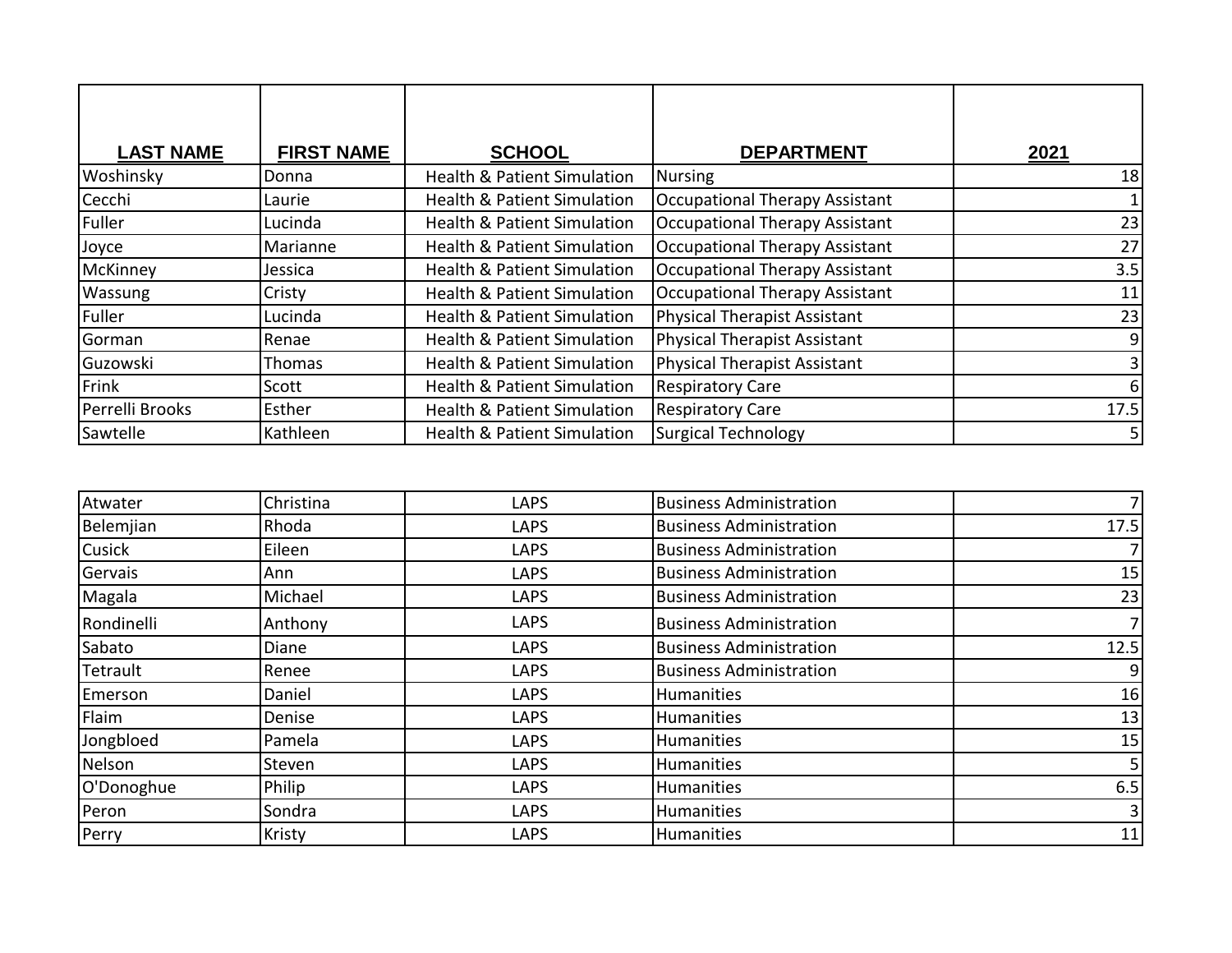| <b>LAST NAME</b> | <b>FIRST NAME</b> | <b>SCHOOL</b> | <b>DEPARTMENT</b>              | 2021           |
|------------------|-------------------|---------------|--------------------------------|----------------|
| Pickett          | Nancy             | <b>LAPS</b>   | Humanities                     | 21             |
| Riddle           | Frances           | <b>LAPS</b>   | Humanities                     | 9              |
| Sausville        | Sherry            | <b>LAPS</b>   | Humanities                     | 43             |
| Shea             | Theresa           | <b>LAPS</b>   | Humanities                     | 11             |
| Sriharon         | Yasotha           | LAPS          | Humanities                     | 4              |
| <b>Brown</b>     | Eric              | <b>LAPS</b>   | Social and Behavioral Sciences | 15             |
| Carriero         | Joshua            | <b>LAPS</b>   | Social and Behavioral Sciences | 9              |
| Dalenta          | Amy               | <b>LAPS</b>   | Social and Behavioral Sciences | $\overline{2}$ |
| <b>Diffley</b>   | John              | <b>LAPS</b>   | Social and Behavioral Sciences | 9              |
| <b>Dupuis</b>    | Seth              | <b>LAPS</b>   | Social and Behavioral Sciences | 8              |
| Gentile          | Louis             | <b>LAPS</b>   | Social and Behavioral Sciences | 51             |
| Hebert           | Daniel            | <b>LAPS</b>   | Social and Behavioral Sciences | 36             |
| McIntyre         | Sarah             | <b>LAPS</b>   | Social and Behavioral Sciences | 2              |
| Pease            | Ashley            | <b>LAPS</b>   | Social and Behavioral Sciences | $\mathbf 1$    |
| Prystupa         | Linda             | <b>LAPS</b>   | Social and Behavioral Sciences | 8              |
| Staggers         | Raja              | <b>LAPS</b>   | Social and Behavioral Sciences | 3              |
| Stephenson       | Amy               | LAPS          | Social and Behavioral Sciences | 15             |

| Brinkmann      | <b>Holly</b>   | <b>STEM</b> | <b>Biological Sciences</b>   | 8               |
|----------------|----------------|-------------|------------------------------|-----------------|
| <b>Burt</b>    | Austin         | <b>STEM</b> | <b>Biological Sciences</b>   | 13              |
| Maciaszek      | Joseph         | <b>STEM</b> | <b>Biological Sciences</b>   | 15              |
| Petit          | Kenneth        | <b>STEM</b> | <b>Biological Sciences</b>   | 25              |
| Poe            | <b>Brandon</b> | <b>STEM</b> | <b>Biological Sciences</b>   | 16              |
| Rapp           | Lisa           | <b>STEM</b> | <b>Biological Sciences</b>   | 22              |
| Strzempko      | Monica         | <b>STEM</b> | <b>Biological Sciences</b>   | 17 <sup>1</sup> |
| Alves          | Jason          | <b>STEM</b> | Computer Technologies        | 6.5             |
| Bigos          | Edward         | <b>STEM</b> | Computer Technologies        | 39              |
| Candido        | <b>Brian</b>   | <b>STEM</b> | Computer Technologies        | 14              |
| <b>Collins</b> | Andrew         | <b>STEM</b> | <b>Computer Technologies</b> | 7 <sup>1</sup>  |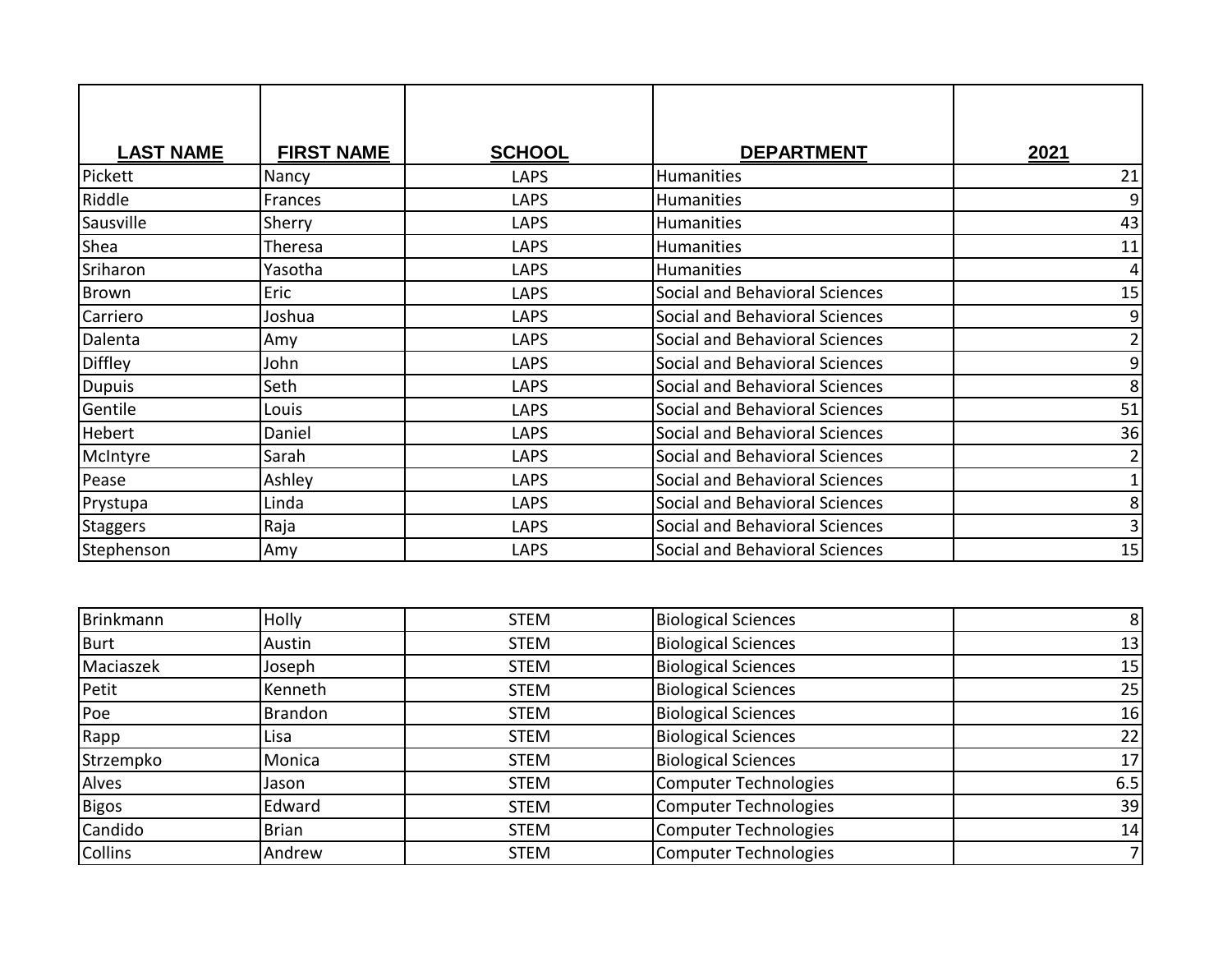| <b>LAST NAME</b> | <b>FIRST NAME</b> | <b>SCHOOL</b> | <b>DEPARTMENT</b>                        | 2021            |
|------------------|-------------------|---------------|------------------------------------------|-----------------|
| Crouch           | Wesley            | <b>STEM</b>   | <b>Computer Technologies</b>             | $\mathbf{1}$    |
| Shemesh          | Yaakov            | <b>STEM</b>   | <b>Computer Technologies</b>             | $\overline{17}$ |
|                  |                   |               | Electronics, Energy, Optics and          |                 |
| Cooper           | Jeffrey           | <b>STEM</b>   | <b>Mechanical Technologies</b>           | 10              |
|                  |                   |               | Electronics, Energy, Optics and          |                 |
| Durand           | Andrew            | <b>STEM</b>   | <b>Mechanical Technologies</b>           | $\mathbf{1}$    |
|                  |                   |               | Electronics, Energy, Optics and          |                 |
| Jagodowski       | Richard           | <b>STEM</b>   | <b>Mechanical Technologies</b>           | 37              |
|                  |                   | <b>STEM</b>   | Electronics, Energy, Optics and          |                 |
| Kahn             | Fahad             |               | <b>Mechanical Technologies</b>           | 7.5             |
|                  |                   |               | Electronics, Energy, Optics and          |                 |
| Kim              | Chingsun          | <b>STEM</b>   | <b>Mechanical Technologies</b>           | $\mathbf{1}$    |
|                  |                   | <b>STEM</b>   | Electronics, Energy, Optics and          |                 |
| LaFrancis        | John              |               | <b>Mechanical Technologies</b>           | 31              |
|                  |                   |               | Electronics, Energy, Optics and          |                 |
| Massa            | <b>Nicholas</b>   | <b>STEM</b>   | <b>Mechanical Technologies</b>           | 35              |
|                  |                   | <b>STEM</b>   | Electronics, Energy, Optics and          |                 |
| Minor            | Thomas            |               | <b>Mechanical Technologies</b>           | 7               |
|                  |                   | <b>STEM</b>   | Electronics, Energy, Optics and          |                 |
| Mullett          | Gary              |               | <b>Mechanical Technologies</b>           | 50              |
|                  |                   | <b>STEM</b>   | Electronics, Energy, Optics and          |                 |
| Parrette         | Duane             |               | <b>Mechanical Technologies</b>           | $\overline{7}$  |
|                  |                   | <b>STEM</b>   | Electronics, Energy, Optics and          |                 |
| Ruotolo          | Charles           |               | <b>Mechanical Technologies</b>           | 6.5             |
|                  |                   | <b>STEM</b>   | Electronics, Energy, Optics and          |                 |
| Sipitowski       | Joseph            |               | <b>Mechanical Technologies</b>           | 8               |
|                  |                   | <b>STEM</b>   | Electronics, Energy, Optics and          |                 |
| Washburn         | <b>Barbara</b>    |               | <b>Mechanical Technologies</b>           | 22              |
| <b>DeSellier</b> | Cynthia           | <b>STEM</b>   | <b>Engineering and Physical Sciences</b> |                 |
| Haddad           | Zahi              | <b>STEM</b>   | <b>Engineering and Physical Sciences</b> | $\overline{37}$ |